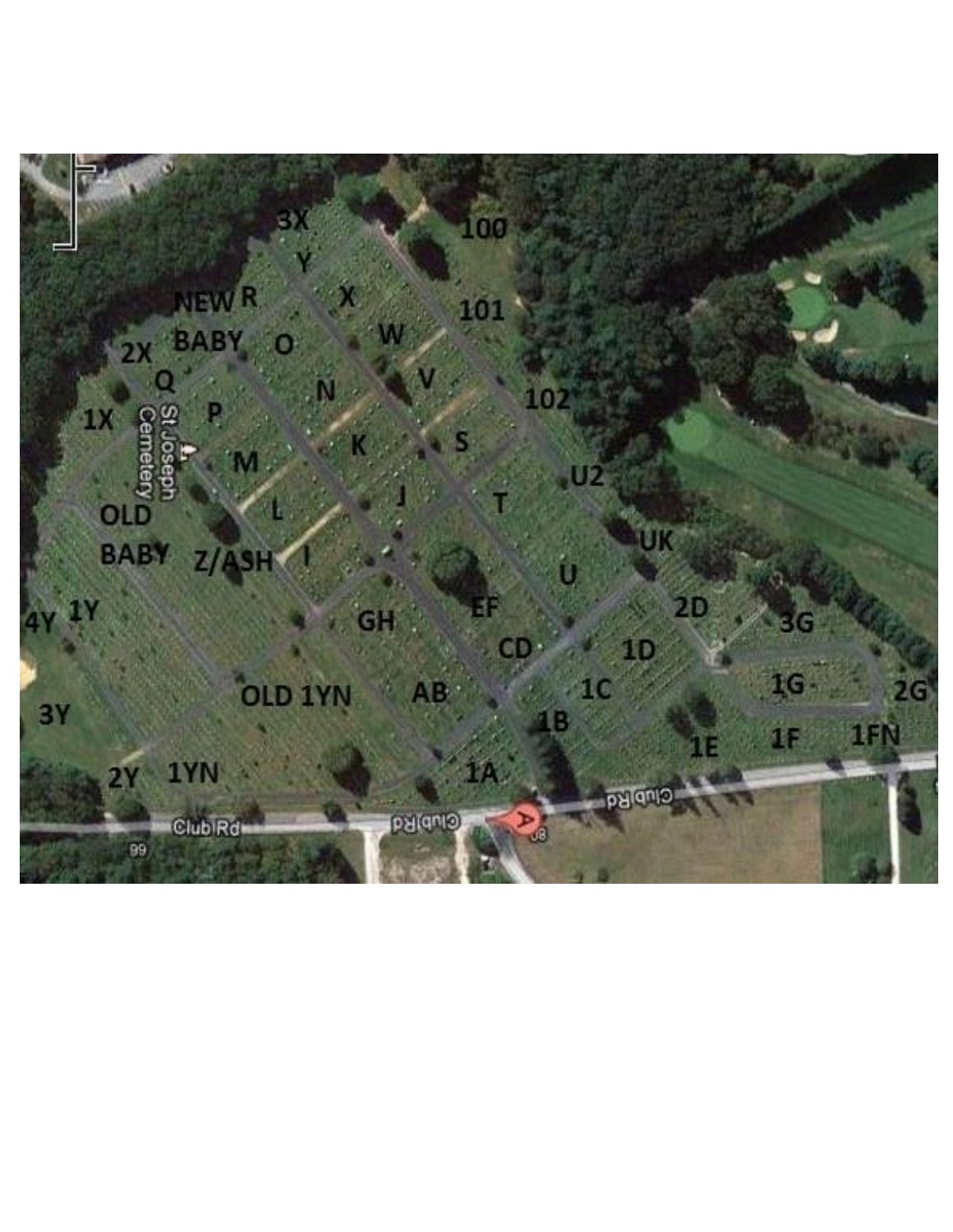## St. Joseph Cemetery 99 Jackson St. Willimantic, CT 06226 860-423-8439

ST. JOSEPH CEMETERY IS THE RESTING PLACE OF OUR BELOVED DEAD. PLEASE FEEL WELCOME TO VISIT AND PRAY. THIS IS SACRED GROUND. PLEASE RESPECT IT AND THE FEELINGS OF THOSE WHO MOURN. DISRESPECT OF ANY KIND WILL NOT BE TOLERATED.

- The landscaping of Saint Joseph Cemetery is the responsibility of the cemetery alone.
- Please do not plant trees or other material at any time.
- The only decorations permitted are floral decorations (live or artificial) and small flags (one per monument).
- From April to October floral decorations may be placed at the sides and on top of the monuments only. This facilitates the mowing and trimming of grass.
- From November to March wreaths or other seasonal greenery may be placed on the sides, in front or on top of monuments.
- All other decorations will be removed for the safety and at the discretion of the cemetery.